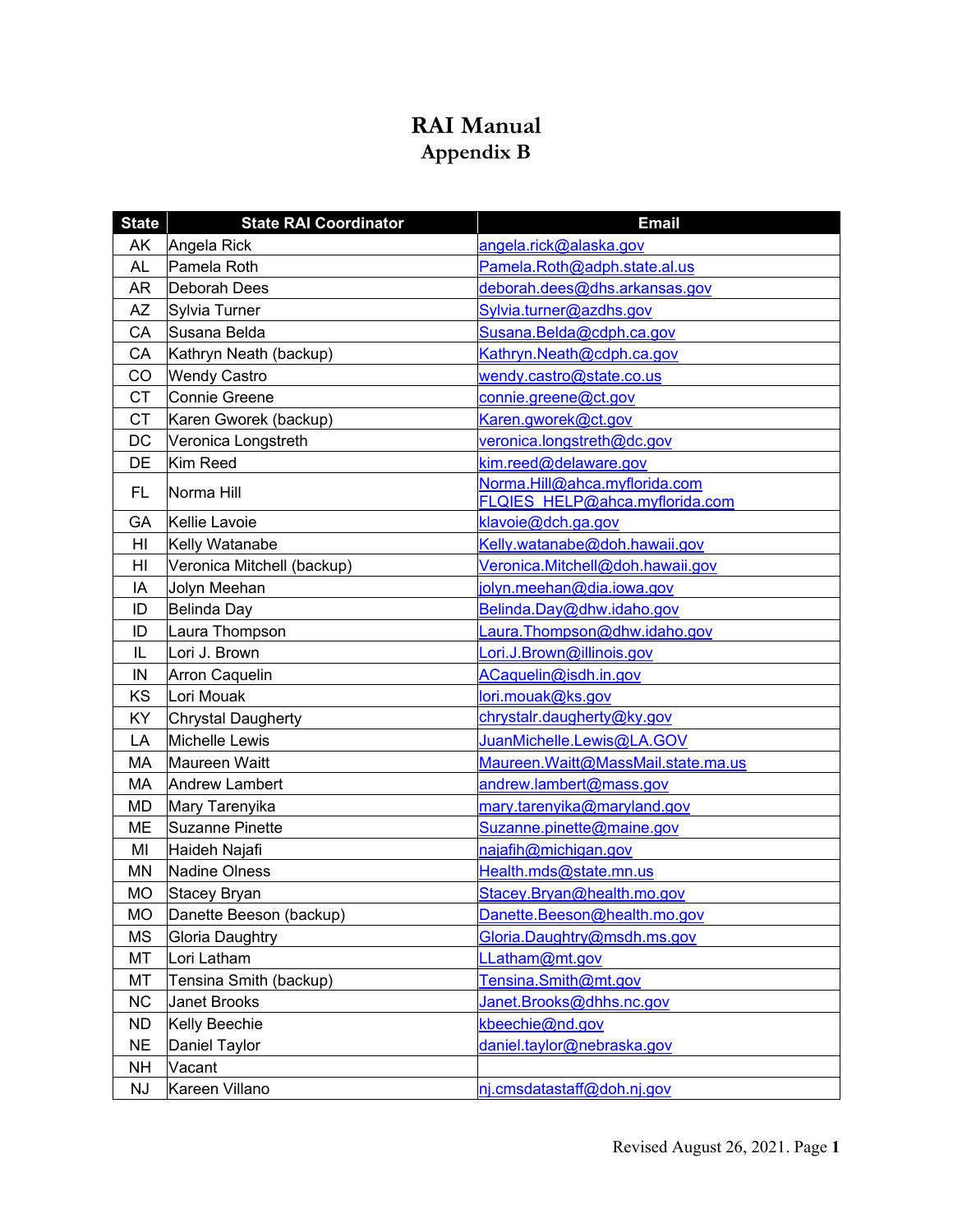| <b>State</b> | <b>State RAI Coordinator</b>         | <b>Email</b>                      |
|--------------|--------------------------------------|-----------------------------------|
| <b>NJ</b>    | Arlene McNinch (backup)              | arlene.mcninch@doh.nj.gov         |
| <b>NM</b>    | Rosie Brandenberger                  | rosie.brandenberger@state.nm.us   |
| NM.          | Francine Arguello                    | Francine.arguello2@state.nm.us    |
| <b>NV</b>    | Carol Eastburg                       | ceastburg@health.nv.gov           |
| <b>NV</b>    | Jeanne Hesterlee (backup)            | mhesterlee@health.nv.gov          |
| NY           | Maria Copperwheat                    | mds3@health.ny.gov                |
| OH           | Cheryl Moya                          | Cheryl.Moya@odh.ohio.gov          |
| <b>OK</b>    | Diane Henry                          | DianeH@health.ok.gov              |
| OR.          | Joy Ramsby                           | joy.m.ramsby@dhsoha.state.or.us   |
| <b>PA</b>    | <b>Kiera Price</b>                   | QA-MDS@pa.gov                     |
| <b>PR</b>    | Lourdes Cruz                         | lcruz@salud.gov.pr                |
| RI           | Jessica Marcaccio                    | jessica.marcaccio@health.ri.gov   |
| SC           | Vacant                               |                                   |
| <b>SD</b>    | Susan Bakker                         | susan.bakker@state.sd.us          |
| <b>TN</b>    | <b>Oreather Bell</b>                 | Oreather.Bell@tn.gov              |
| <b>TX</b>    | Susan Edgeman                        | Susan.Edgeman@hhs.texas.gov       |
| <b>TX</b>    | <b>MDS Coding/Clinical Questions</b> | RAI MDS@hhs.texas.gov             |
| UT.          | Erin Lloyd                           | erinlloyd@utah.gov                |
| <b>VA</b>    | Diana Marsh                          | diana.marsh@vdh.virginia.gov      |
| VT           | Suzanne Leavitt                      | Suzanne.Leavitt@vermont.gov       |
| <b>WA</b>    | Donna Zaglin                         | Donna.Zaglin@dshs.wa.gov          |
| WI           | <b>Heather Newton</b>                | heathera.newton@dhs.wisconsin.gov |
| <b>WV</b>    | Joyce Settle                         | joyce.f.settle@wv.gov             |
| <b>WV</b>    | <b>Tina Maher</b>                    | Tina.E.Maher@wv.gov               |
| <b>WY</b>    | Timothy Cozad                        | timothy.cozad@wyo.gov             |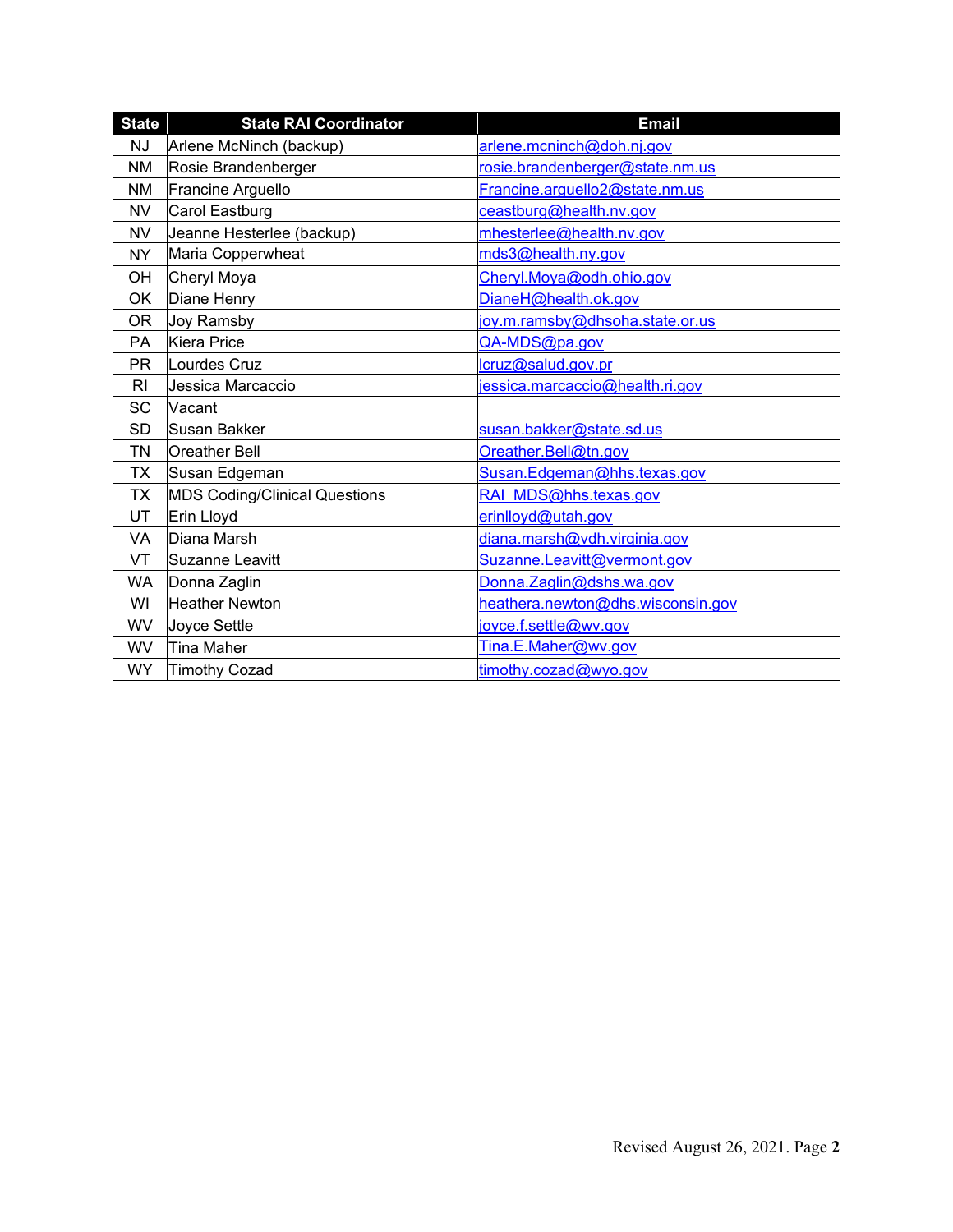| <b>State/Region</b> | <b>RAI Coordinator Panel Member</b> | <b>Email</b>                    |
|---------------------|-------------------------------------|---------------------------------|
| СA                  | Susana Belda                        | Susana.Belda@cdph.ca.gov        |
| IL                  | Lori Brown                          | Lori.j.brown@illinois.gov       |
| ME                  | Suzanne Pinette                     | Suzanne.pinette@maine.gov       |
| MN                  | <b>Nadine Olness</b>                | Health.mds@state.mn.us          |
| <b>MO</b>           | Stacey Bryan                        | Stacey.Bryan@health.mo.gov      |
| <b>NM</b>           | Rosie Brandenberger                 | Rosie.Brandenberger@state.nm.us |
| OK                  | Diane Henry                         | DianeH@health.ok.gov            |
| VA                  | Diana Marsh                         | Diana.Marsh@vdh.virginia.gov    |

The RAI Panel is a group of experienced RAI Coordinators who assist CMS and other State RAI Coordinators in answering MDS-related questions. Providers, consultants, and industry associations who have MDS questions should always first contact their State RAI Coordinator, who will then forward questions to the RAI Panel, if needed. When forwarding your questions to the RAI Panel, please be sure to send them to at least three Panel members to ensure your questions are responded to as soon as possible. The RAI Panel is in frequent contact with CMS for consultation and clarification.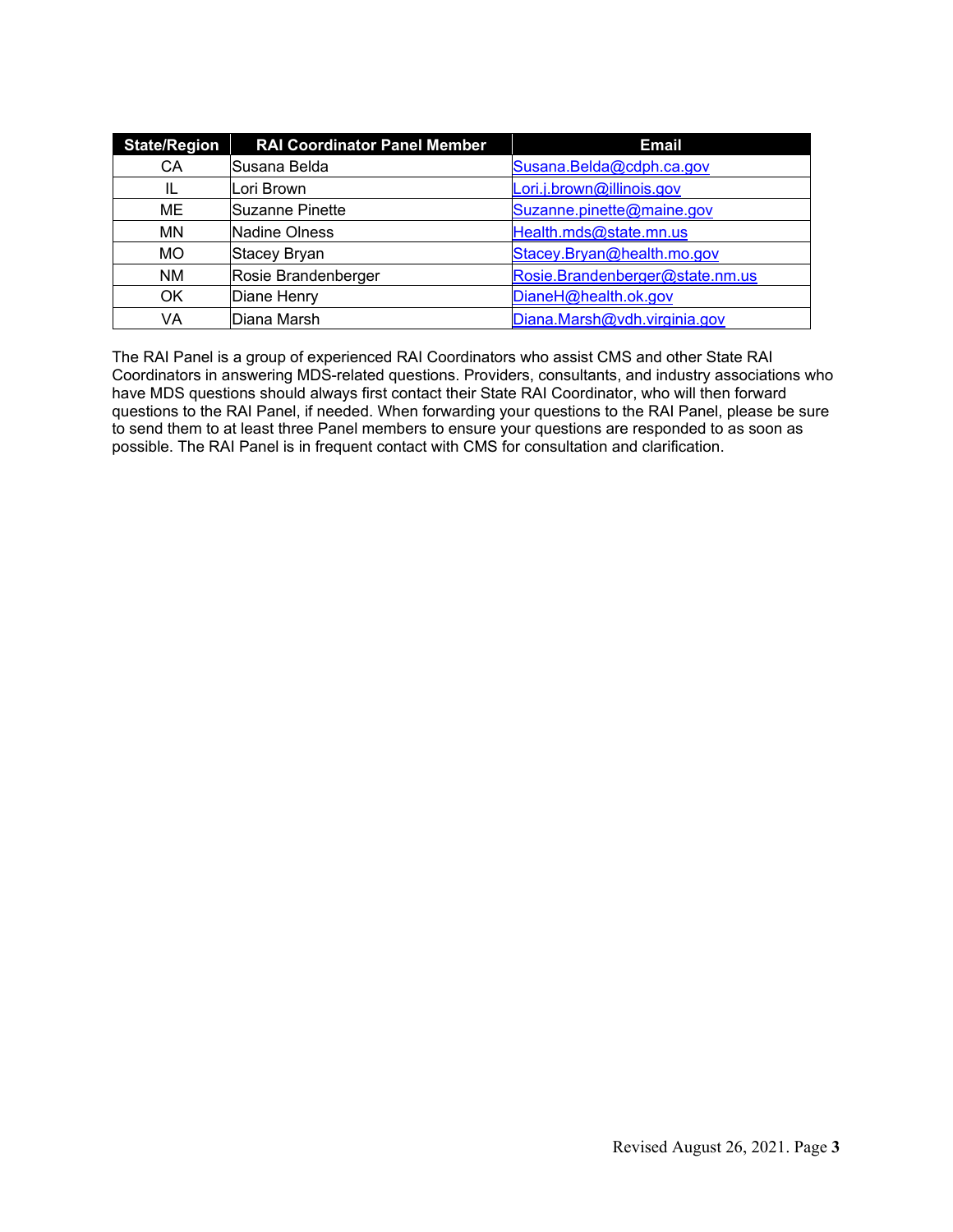| <b>State</b> | <b>MDS Automation Coordinator</b> | <b>Email</b>                        |  |
|--------------|-----------------------------------|-------------------------------------|--|
| AK           | Angela Rick                       | angela.rick@alaska.gov              |  |
| <b>AL</b>    | <b>Mark McDowell</b>              | Mark.mcdowell@adph.state.al.us      |  |
| <b>AR</b>    | <b>Abbie Palmer</b>               | Abbie.palmer@arkansas.gov           |  |
| AR           | Paula Day                         | paula.day@arkansas.gov              |  |
| <b>AZ</b>    | <b>Claudia Montes</b>             | azlicense@azdhs.gov                 |  |
| CA           | Kaitlin Ashbrook                  | CDPH-ASPEN-HELP@cdph.ca.gov         |  |
| CA           | LoriAnn Sasano                    | CDPH-ASPEN-HELP@cdph.ca.gov         |  |
| CA           | Roberto Toffoletti                | CDPH-ASPEN-HELP@cdph.ca.gov         |  |
| CA           | <b>Stephanie Torres</b>           | CDPH-ASPEN-HELP@cdph.ca.gov         |  |
| CO           | <b>Wendy Castro</b>               | wendy.castro@state.co.us            |  |
| <b>CT</b>    | Surjit Sethuraman                 | surjit.sethuraman@ct.gov            |  |
| DC           | Jeffrey Butler                    | jeffrey.butler@dc.gov               |  |
| DE           | Shailendra Khanal                 | shailendra.khanal@delaware.gov      |  |
| FL.          | Jennifer Babcock                  | Jennifer.Babcock@ahca.myflorida.com |  |
| GA           | Kenni Sue Keller                  | kskeller@dch.ga.gov                 |  |
| HI           | Veronica Mitchell (backup)        | Veronica.Mitchell@doh.hawaii.gov    |  |
| IA           | Jennifer Knapp                    | jknapp@telligen.com                 |  |
| IA           | Barbara Cox (backup)              | BCox@telligen.com                   |  |
| ID           | <b>Kristy Burns</b>               | kristy@mslc.com                     |  |
| ID           | Stan Rennaux (backup)             | Stanley.Rennaux@dhw.idaho.gov       |  |
| IL           | Jonna Gouchenouer                 | Jonna.Gouchenouer@illinois.gov      |  |
| IN           | James L. Hayes                    | jhayes@isdh.in.gov                  |  |
| KS           | <b>Kristy Burns</b>               | kristy@mslc.com                     |  |
| KY           | Rhonda Littleton-Roe              | Rhonda.littleton@ky.gov             |  |
| LA           | <b>Michael Mire</b>               | Michael.Mire@la.gov                 |  |
| MA           | Vacant                            |                                     |  |
| <b>MD</b>    | Mary Tarenyika                    | mary.tarenyika@maryland.gov         |  |
| ME           | <b>Susan Cloutier</b>             | Susan.Cloutier@Maine.gov            |  |
| MI           | Jeffrey Pung                      | Pungj6@michigan.gov                 |  |
| <b>MN</b>    | Brenda Boike-Meyers               | health.MDSOASISTECH@state.mn.us     |  |
| <b>MO</b>    | Danette Beeson                    | Danette.Beeson@health.mo.gov        |  |
| <b>MS</b>    | Michelle Austin                   | Michelle.Austin@msdh.ms.gov         |  |
| <b>MS</b>    | Gloria Daughtry                   | Gloria.Daughtry@msdh.ms.gov         |  |
| MT           | Lori Latham                       | LLatham@mt.gov                      |  |
| MT           | <b>Tensina Smith</b>              | Tensina.Smith@mt.gov                |  |
| <b>NC</b>    | Sandra McLamb                     | Sandra.mclamb@dhhs.nc.gov           |  |
| <b>ND</b>    | <b>Todd Friesz</b>                | toddfriesz@nd.gov                   |  |
| <b>ND</b>    | Mary Dillman                      | midillman@nd.gov                    |  |
| <b>NE</b>    | Greg Carlson                      | greg.carlson@nebraska.gov           |  |
| <b>NE</b>    | Dawn Sybrant (backup)             | dawn.sybrant@nebraska.gov           |  |
| <b>NH</b>    | Vacant                            |                                     |  |
| <b>NJ</b>    | Eunice Santiago                   | Eunice.Santiago@doh.nj.gov          |  |
| <b>NM</b>    | Rosie Brandenberger               | rosie.brandenberger@state.nm.us     |  |
| NM           | Francine Arguello (backup)        | Francine.arguello2@state.nm.us      |  |
| <b>NV</b>    | Mike L. Guzzetta                  | mguzzetta@health.nv.gov             |  |
|              |                                   |                                     |  |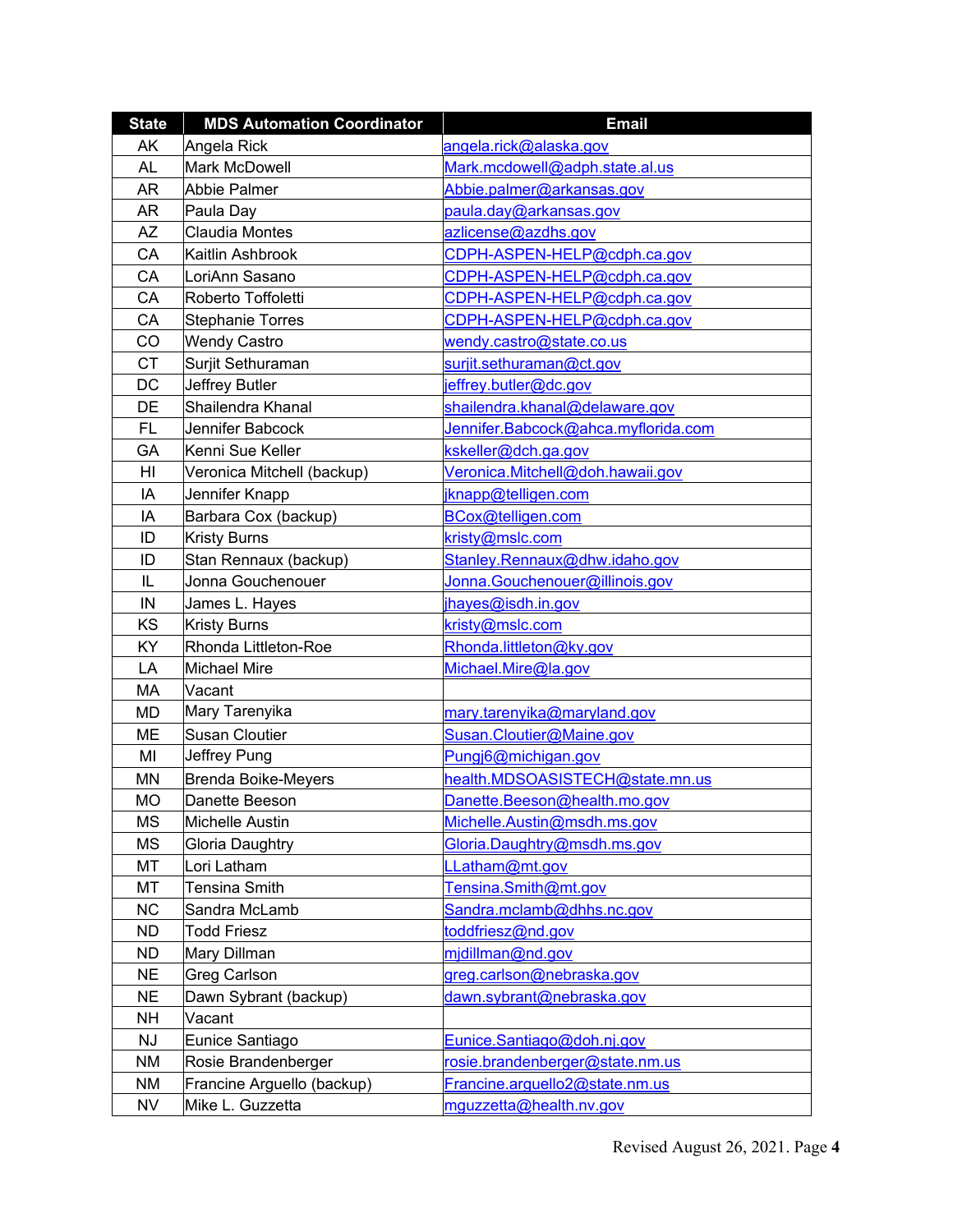| <b>State</b> | <b>MDS Automation Coordinator</b>                   | <b>Email</b>                      |  |
|--------------|-----------------------------------------------------|-----------------------------------|--|
| NY.          | <b>Greg Schoonmaker</b>                             | mds3@health.ny.gov                |  |
| OH           | Keith Weaver                                        | keith.weaver@odh.ohio.gov         |  |
| OK           | Wanda Roberts                                       | WandaR@health.ok.gov              |  |
| 0R           | jason.r.woolery@dhsoha.state.or.us<br>Jason Woolery |                                   |  |
| PA           | <b>Ruth Anne Barnard</b>                            | rbarnard@pa.gov                   |  |
| PR.          | Juan Rivera                                         | jrivera@salud.gov.pr              |  |
| RI           | William Finocchiaro                                 | William.finocchiaro@health.ri.gov |  |
| SC           | Jesse M. Olivares                                   | olivarjm@dhec.sc.gov              |  |
| SD           | Doug Knutson                                        | doug.knutson@state.sd.us          |  |
| TN           | John W. Miller                                      | John.w.miller@tn.gov              |  |
| TX           | Shimron Gill                                        | Shimron.gill@hhs.texas.gov        |  |
| UT           | Angela Anderson                                     | angelaanderson@utah.gov           |  |
| VA           | Sandy Lee                                           | Sandy.lee@vdh.virginia.gov        |  |
| VT           | Tammy Wehmeyer                                      | tammy.wehmeyer@vermont.gov        |  |
| WA           | <b>Betty Metz</b>                                   | Betty.Metz@dshs.wa.gov            |  |
| WI           | <b>Heather Newton</b>                               | heathera.newton@dhs.wisconsin.gov |  |
| WI           | <b>Emily Virnig</b>                                 | emily.virnig@dhs.wisconsin.gov    |  |
| <b>WV</b>    | <b>Tina Maher</b>                                   | Tina.E.Maher@wv.gov               |  |
| <b>WY</b>    | <b>Tammy Schmitt</b>                                | tammy.schmitt@wyo.gov             |  |